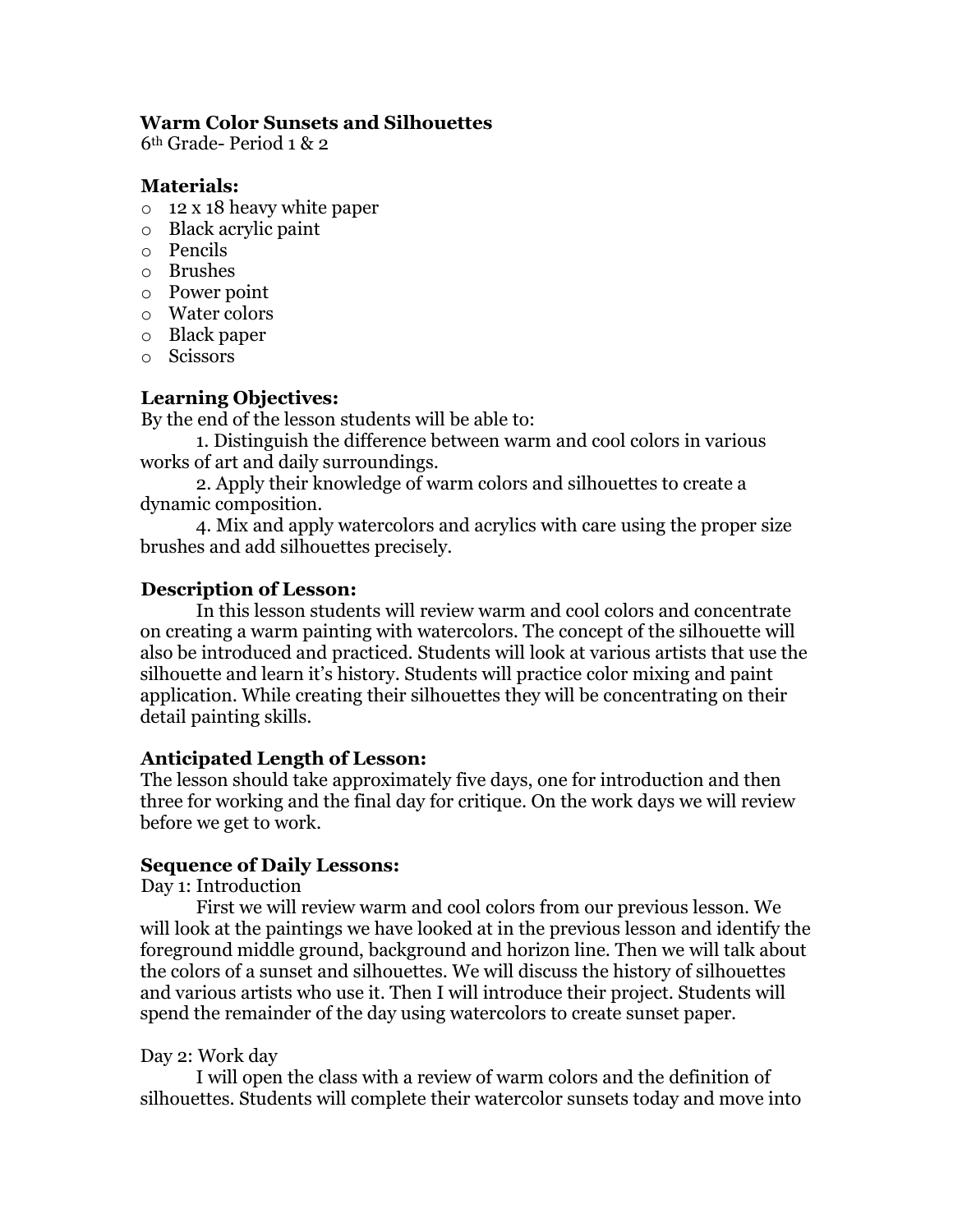using black paint to create silhouettes. Students may cut out pieces of black paper to cut out their silhouettes and arrange them properly.

#### Day 3: Work day

Review at the beginning of class over warm colors and silhouettes. Students will spend the rest of class working independently.

#### Day 4: Work day

Today students will continue to paint their silhouettes. They should be starting to use small brushes and putting in details.

Day 5: Critique

Students will finish working on their warm sunsets today. Half way through class we will clean up and have a critique, even if some of the pieces are not finished completely.

## **Art History Component**

Warm Sunsets and Silhouettes PowerPoint

- o *Starry Night* by Vincent van Gogh
- o *Northeaster*, 1895 by Winslow Homer
- o *Cliff walk at Pourville,* 1882 Claude Monet
- o *San Giorgio Maggiore at Dusk* 1908 to 1912 Claude Monet
- o Hans Christian Anderson's paper cutouts
- o *Self-Imposed Misery* by Tim Noble & Sue Webster
- o *Real Life Is Rubbish* Tim Noble & Sue Webster

#### **National Standards and/or NH Curriculum Frameworks**

- o Curriculum Standard 1: Apply appropriate media, techniques, and processes.
- o Curriculum Standard 2: Identify and apply the elements of visual art and principles of design.
- o Curriculum Standard 3: Select and apply a range of subject matter, symbols and ideas.
- o Curriculum Standard 4: Analyze the visual arts in relation to history and culture.
- o Curriculum Standard 5: Analyze, interpret and evaluate their own and others' artwork
- o Curriculum Standard 6: Students will make connections among the visual arts, other disciplines, and daily life

#### **Assessment:**

The class will be assessed through observation and a rubric. A rubric will be used to assess individuals understanding and application of the learning objectives. The rubric will directly reflect the learning objectives. See attached rubric.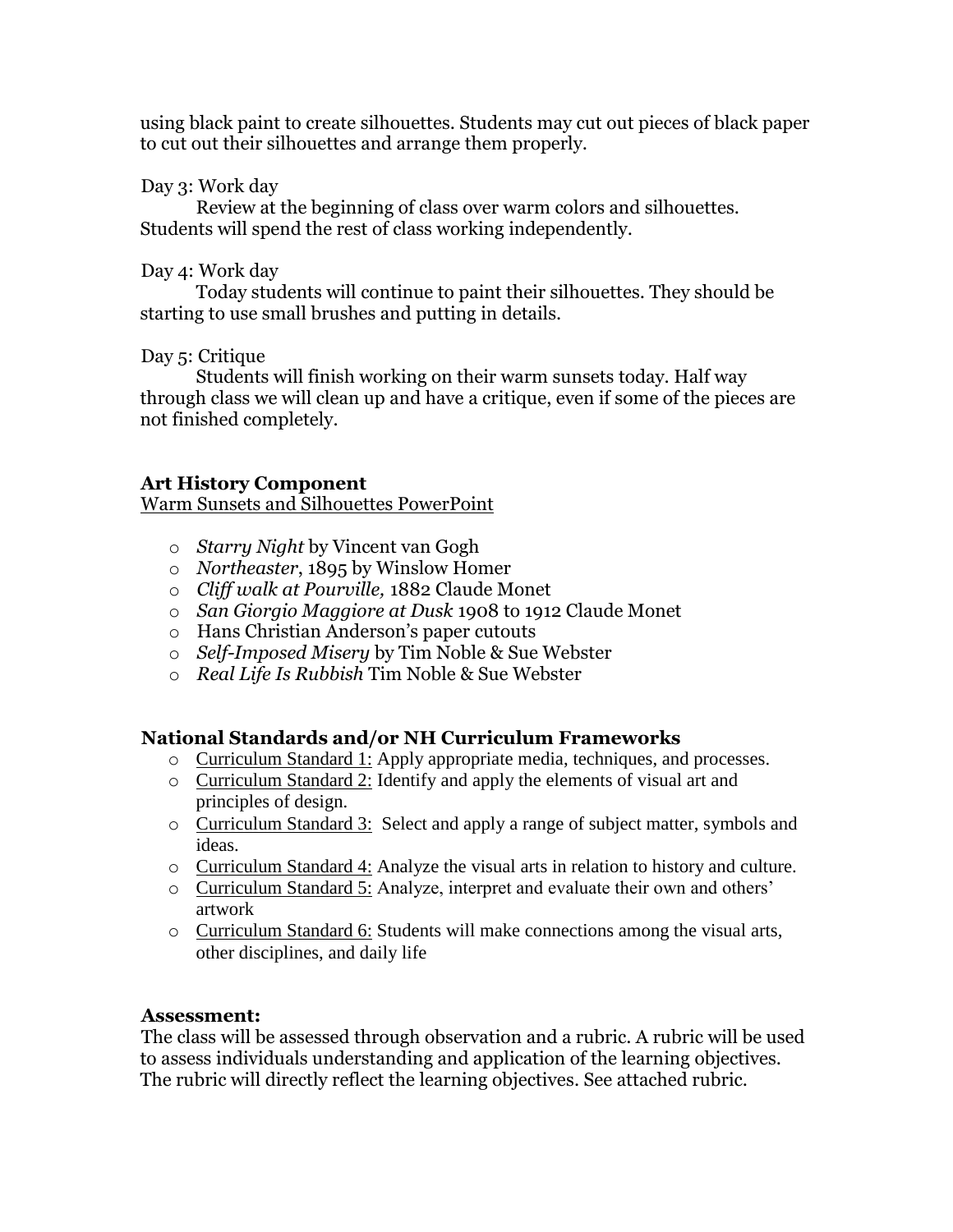#### **Vocabulary:**

- o Warm colors
- o Cool colors
- o Silhouette
- o Profile
- o Portrait

## **Teacher Made Example:**

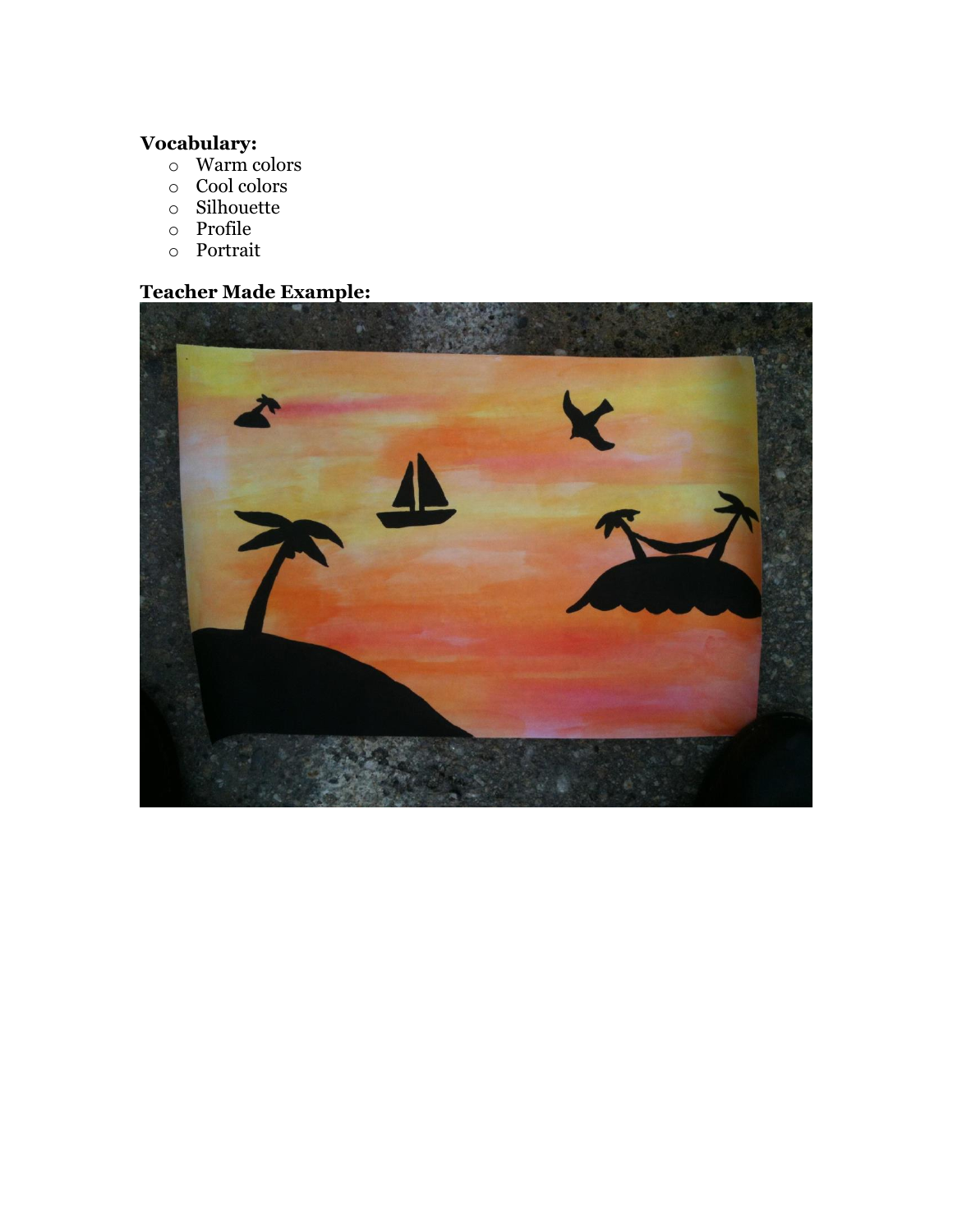# **Student Examples:**



Mason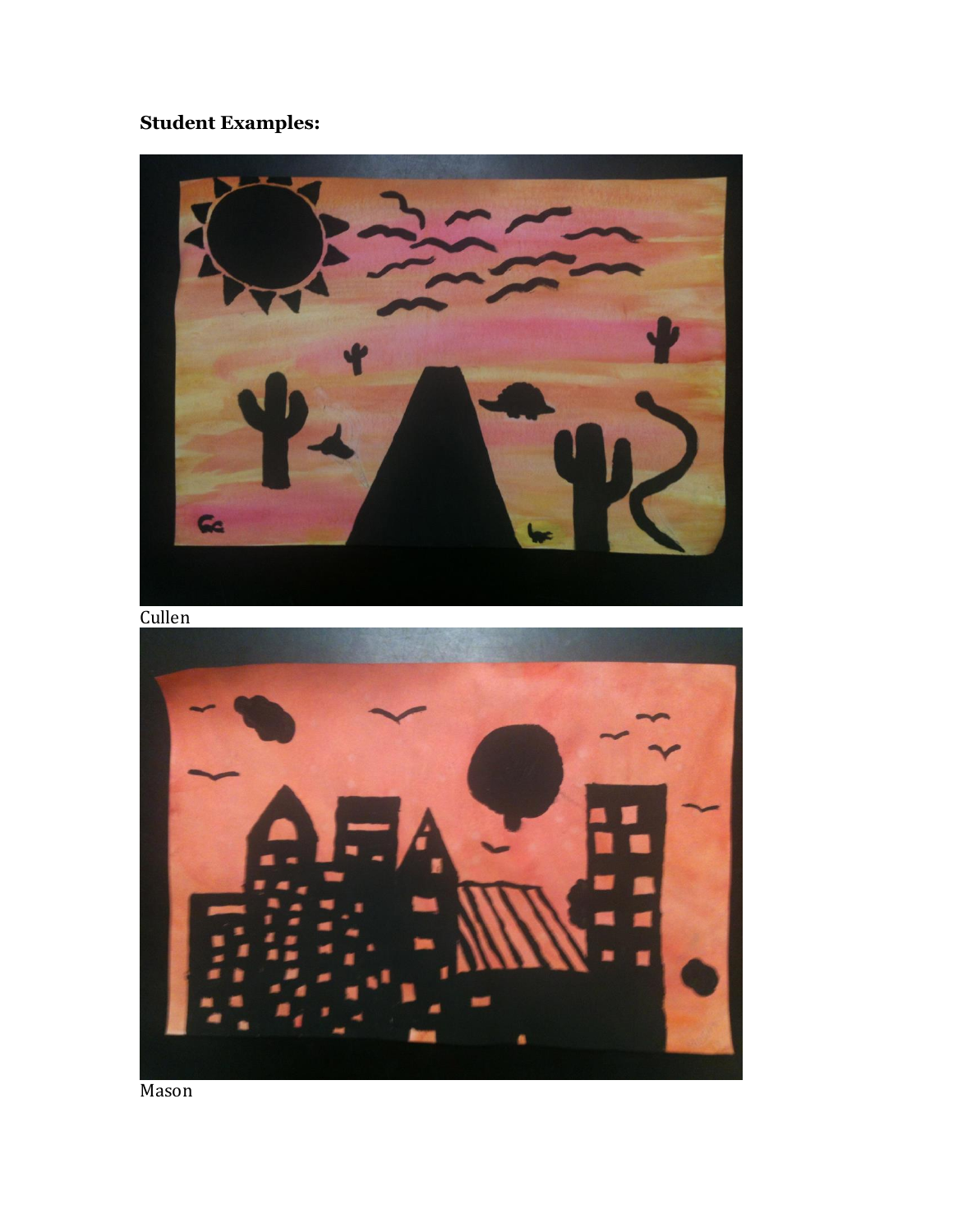

Shaunacci